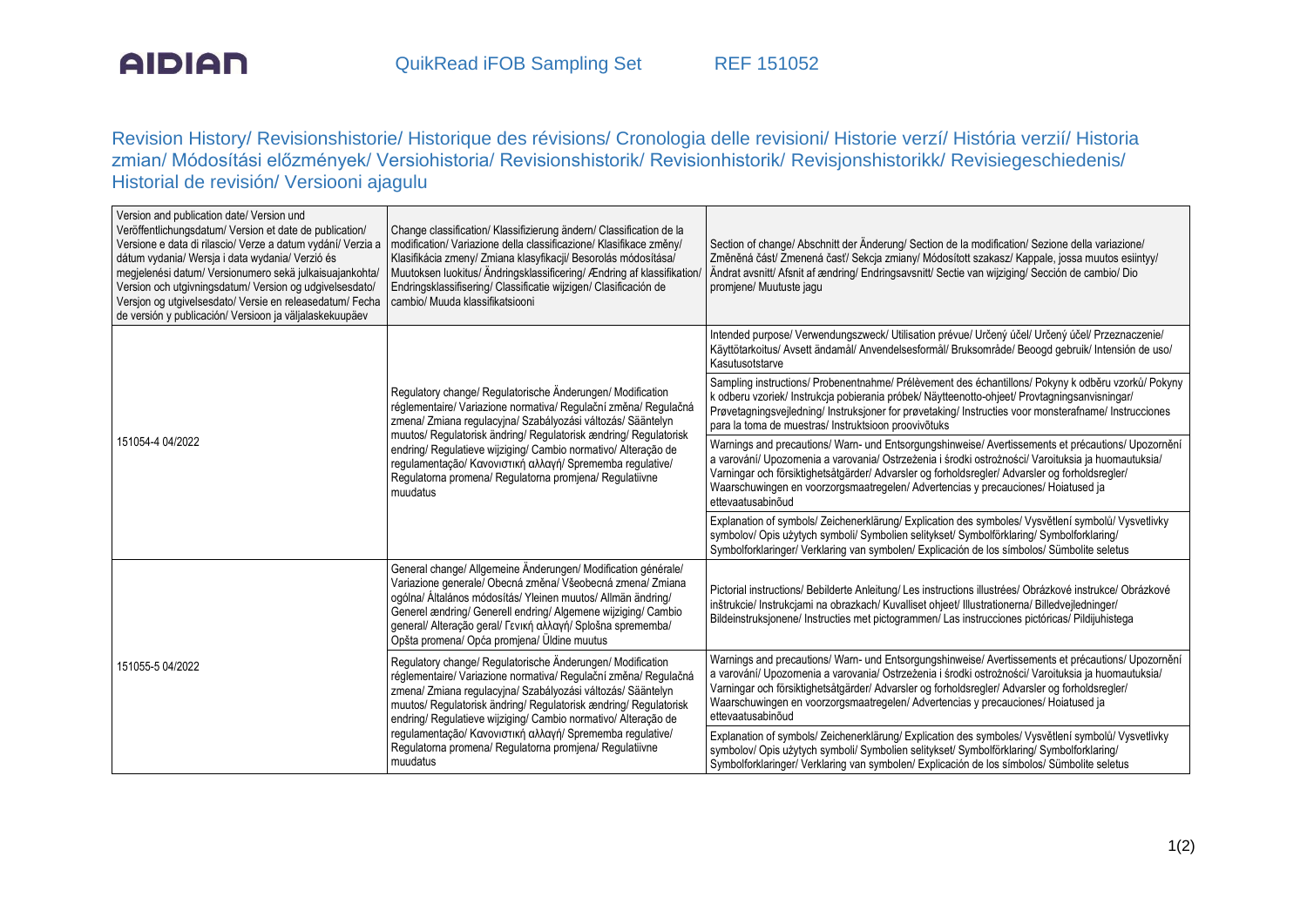## **AIDIAN**

| Change classification/ Klassifizierung ändern/ Classification de la<br>modification/ Variazione della classificazione/ Klasifikace změny/<br>Klasifikácia zmeny/ Zmiana klasyfikacji/ Besorolás módosítása/<br>Muutoksen luokitus/ Ändringsklassificering/ Ændring af<br>klassifikation/ Endringsklassifisering/ Classificatie wijzigen/<br>Clasificación de cambio/ Muuda klassifikatsiooni                                                                                                              | Description/Beschreibung/Description/Descrizione/Popis/Popis/Opis/Leírás/Kuvaus/Beskrivning/Beskrivelse/Beskrivelse/Beschrijving/Descripción/Kirjeldus                                                                                                                                                                                                                                                                                                                                                                                                                                                                                                                                                                                                                                                                                                                                                                                                                                                                                                                                                                                                                                                                                                                                                                                                                                                                                                                                                                                                                                                                                                                                                                                                                                                                                                                                                                                 |
|-----------------------------------------------------------------------------------------------------------------------------------------------------------------------------------------------------------------------------------------------------------------------------------------------------------------------------------------------------------------------------------------------------------------------------------------------------------------------------------------------------------|----------------------------------------------------------------------------------------------------------------------------------------------------------------------------------------------------------------------------------------------------------------------------------------------------------------------------------------------------------------------------------------------------------------------------------------------------------------------------------------------------------------------------------------------------------------------------------------------------------------------------------------------------------------------------------------------------------------------------------------------------------------------------------------------------------------------------------------------------------------------------------------------------------------------------------------------------------------------------------------------------------------------------------------------------------------------------------------------------------------------------------------------------------------------------------------------------------------------------------------------------------------------------------------------------------------------------------------------------------------------------------------------------------------------------------------------------------------------------------------------------------------------------------------------------------------------------------------------------------------------------------------------------------------------------------------------------------------------------------------------------------------------------------------------------------------------------------------------------------------------------------------------------------------------------------------|
| New instructions for use/ Neue Anwendungshinweise/ Nouveau mode<br>ďemploi/ Nuove istruzioni per ľuso/ Nový návod k použití/ Nový návod na<br>použitie/ Nowa instrukcja użycia/ Új használati utasítás/ Uusi käyttöohje/<br>Ny bruksanvisning/ Ny brugsanvisning/ Ny bruksanvisning/ Nieuwe<br>gebruiksinstructies/ Nuevas instrucciones de uso/ Novas instruções de<br>utilização/ Νέες οδηγίες χρήσης/ Nova navodila za uporabo/ Novo<br>uputstvo za upotrebu/ Nove upute za uporabu/ Uus kasutusjuhend | First version of a new instructions for use/ Erste Version der neuen Anwendungshinweise/ Première version d'un nouveau mode d'emploi/ Prima versione delle nuove istruzioni<br>per l'uso/ První verze nového návodu k použití/ Prvá verzia nového návodu na použitie/ Pierwsza wersia nowej instrukcji użycia/ Új használati utasítás első verziója/ Käyttöohieen<br>ensimmäinen versio/ Första version av ny bruksanvisning/ Første version af ny brugsanvisning/ Første versjon av ny bruksanvisning/ Eerste versie van nieuwe<br>gebruiksinstructies/ Primera versión de unas instrucciones de uso nuevas/ Uue kasutusjuhise esimene versioon                                                                                                                                                                                                                                                                                                                                                                                                                                                                                                                                                                                                                                                                                                                                                                                                                                                                                                                                                                                                                                                                                                                                                                                                                                                                                       |
| Correction/ Korrektur/ Correction/ Correzione/ Oprava/ Oprava/<br>Poprawka/ Javítás/ Korjaus/ Korrigering/ Rettelse/ Retting/ Correctie/<br>Corrección/ Correção/ Διόρθωση/ Popravek/ Ispravka/ Ispravak/<br>Parandus                                                                                                                                                                                                                                                                                     | Correction of documentation anomalies (minor typographical, grammar, and formatting changes are not included)/ Korrektur von Anomalien in der Dokumentierung (kleinere<br>typografische, grammatikalische und Formatierungsänderungen sind nicht eingeschlossen)/ Correction d'anomalies dans la documentation (les modifications typographiques,<br>grammaticales et de formatage mineures ne sont pas incluses)/ Correzione delle anomalie della documentazione (i piccoli refusi, la grammatica e le variazioni di formattazione<br>non sono inclusi)/ Oprava odchylek v dokumentaci (drobné typografické, gramatické a formátové změny nejsou zahrnuty)/ Oprava odchýlok v dokumentácii (drobné typografické<br>zmeny, gramatické zmeny a zmeny formátovania nie sú zahmuté)/ Poprawka nieprawidłowości dokumentacji (drobne poprawki typograficzne, gramatyczne i zmiany<br>formatowania nie są uwzględnione)/ A dokumentáció hibáinak javítása (kivéve a kisebb tipográfiai, nyelvtani és formázási módosításokat)/ Dokumentaatiovirheiden korjaus (ei<br>sisällä pienten kirjoitusvirheiden, kielioppi- tai muotoiluvirheiden korjauksia)/ Korrigering av dokumentationsavvikelser (mindre typografiska, grammatiska och<br>formateringsändringar ingår inte)/ Rettelse af uregelmæssigheder i dokumentation af afvigelser (mindre typografiske ændringer og grammatik- og formateringsændringer er ikke<br>inkluderet)/ Retting av uregelmessigheter i dokumentasjon (mindre typografiske, grammatiske og formateringsrelaterte endringer er ikke inkludert)/ Correctie van fouten in de<br>documentatie (wijzigingen in de typografie, grammatica en opmaak niet inbegrepen)/ Corrección de anomalías en la documentación (no se incluyen pequeños cambios<br>tipográficos, gramaticales y de formato)/ Dokumentatsiooni anomaaliate parandamine (väikesed tüpograafilised, grammatika- ja vormingumuudatused ei ole kaasatud |
| Technical change/ Technische Änderungen/ Modification technique/<br>Variazione tecnica/ Technická změna/ Technická zmena/ Zmiana<br>techniczna/ Műszaki módosítás/ Tekninen muutos/ Teknisk ändring/<br>Teknisk ændring/ Teknisk endring/ Technische wijziging/ Cambio técnico/<br>Alteração técnica/ Τεχνική αλλαγή/ Tehnična sprememba/ Tehnička<br>promena/ Tehnička promjena/ Tehniline muudatus                                                                                                      | Addition, revision and/or removal of information related to the product/ Hinzufügung, Änderung und/oder Entfernung von Informationen über das Produkt/ Ajout, révision et/ou<br>suppression d'informations liées au produit/ Aggiunta, revisione e/o rimozione delle informazioni relative al prodotto/ Přidání, změna a/nebo odebrání informací souvisejících<br>s produktem/ Pridanie, revízia a/alebo odstránenie informácií súvisiacich s produktom/ Ponadto redakcja i/lub usuwanie informacji związanych z produktem/ A termékkel<br>kapcsolatos információ hozzáadása, felülvizsgálata és/vagy eltávolítása/ Tuotteeseen liittyvien tietojen lisäys ja/tai poisto/ Tillägg, omarbetning och/eller borttagning av<br>information relaterad till produkten/ Tilføjelse, ændring og/eller fjernelse af oplysninger vedrørende produktet/ Tillegg, revisjon og/eller fjerning av informasjon knyttet til produktet/<br>Toevoeging, herziening en/of verwijdering van informatie over het product/ Adición, revisión o eliminación de información relativa al producto/ Tootega seotud teabe lisamine,<br>muutmine ja/või eemaldamine                                                                                                                                                                                                                                                                                                                                                                                                                                                                                                                                                                                                                                                                                                                                                                                                |
| Regulatory change/ Regulatorische Änderungen/ Modification<br>réglementaire/ Variazione normativa/ Regulační změna/ Regulačná<br>zmena/ Zmiana regulacyjna/ Szabályozási változás/ Sääntelyn muutos/<br>Regulatorisk ändring/ Regulatorisk ændring/ Regulatorisk endring/<br>Regulatieve wijziging/ Cambio normativo/ Alteração de regulamentação/<br>Κανονιστική αλλαγή/ Sprememba regulative/ Regulatorna promena/<br>Regulatorna promjena/ Regulatiivne muudatus                                       | Changes due to regulations, directives, laws and/or registration/ Änderungen aufgrund von Verordnungen, Richtlinien, Gesetzen und/oder Registrierung/ Modifications dues aux<br>réglementations, directives, lois et/ou à l'enregistrement/ Variazioni dovute a normative, direttive, leggi e/o registrazione/ Změny z důvodu předpisů, směrnic, zákonů a/nebo<br>registrace/ Zmeny z dôvodu predpisov, smemíc, zákonov a/alebo registrácie/ Zmiany z powodu przepisów, dyrektyw i/lub rejestracji/ Módosítások határozatok, irányelvek,<br>jogszabályok és/vagy rendeletek miatt/ Asetuksista, direktiiveistä, laeista ja/tai rekisteröinneistä johtuvat muutokset/ Ändringar på grund av bestämmelser, direktiv, lagar och/eller<br>registrering/ Ændringer som følge af regulativer, direktiver, love og/eller registrering/ Endringer på grunn av forskrifter, direktiver, lover og/eller registrering, Wijzigingen in<br>voorschriften, richtlijnen, wetten en/of registratie/ Cambios debidos a normativas, directivas, legislación o registro/ Määrustest, käskkirjadest, seadustest ja/või registreerimisest<br>tulenevad muudatused                                                                                                                                                                                                                                                                                                                                                                                                                                                                                                                                                                                                                                                                                                                                                                                           |
| General change/ Allgemeine Änderungen/ Modification générale/<br>Variazione generale/ Obecná změna/ Všeobecná zmena/ Zmiana ogólna/<br>Általános módosítás/ Yleinen muutos/ Allmän ändring/ Generel ændring/<br>Generell endring/ Algemene wijziging/ Cambio general/ Alteração geral/<br>Γενική αλλαγή/ Splošna sprememba/ Opšta promena/ Opća promjena/<br>Üldine muutus                                                                                                                                | Implementation of non-technical changes/ Implementierung von nichttechnischen Änderungen/ Mise en œuvre de modifications non technique/ Implementazione di variazioni non<br>tecniche/ Implementace netechnických změn/ Implementácia netechnických zmien/ Wdrożenie widocznych dla użytkownika zmian/ Nem technikai jellegű módosítások<br>végrehajtása/ Ei-tekniset muutokset/ Implementering av icke-tekniska ändringar/ Implementering af ikke-tekniske ændringer/ Implementering av ikke-tekniske endringer/<br>Implementatie van niet-technische wijzigingen/ Implementación de cambios no técnicos que/ Mittetehniliste muudatuste rakendamine                                                                                                                                                                                                                                                                                                                                                                                                                                                                                                                                                                                                                                                                                                                                                                                                                                                                                                                                                                                                                                                                                                                                                                                                                                                                                  |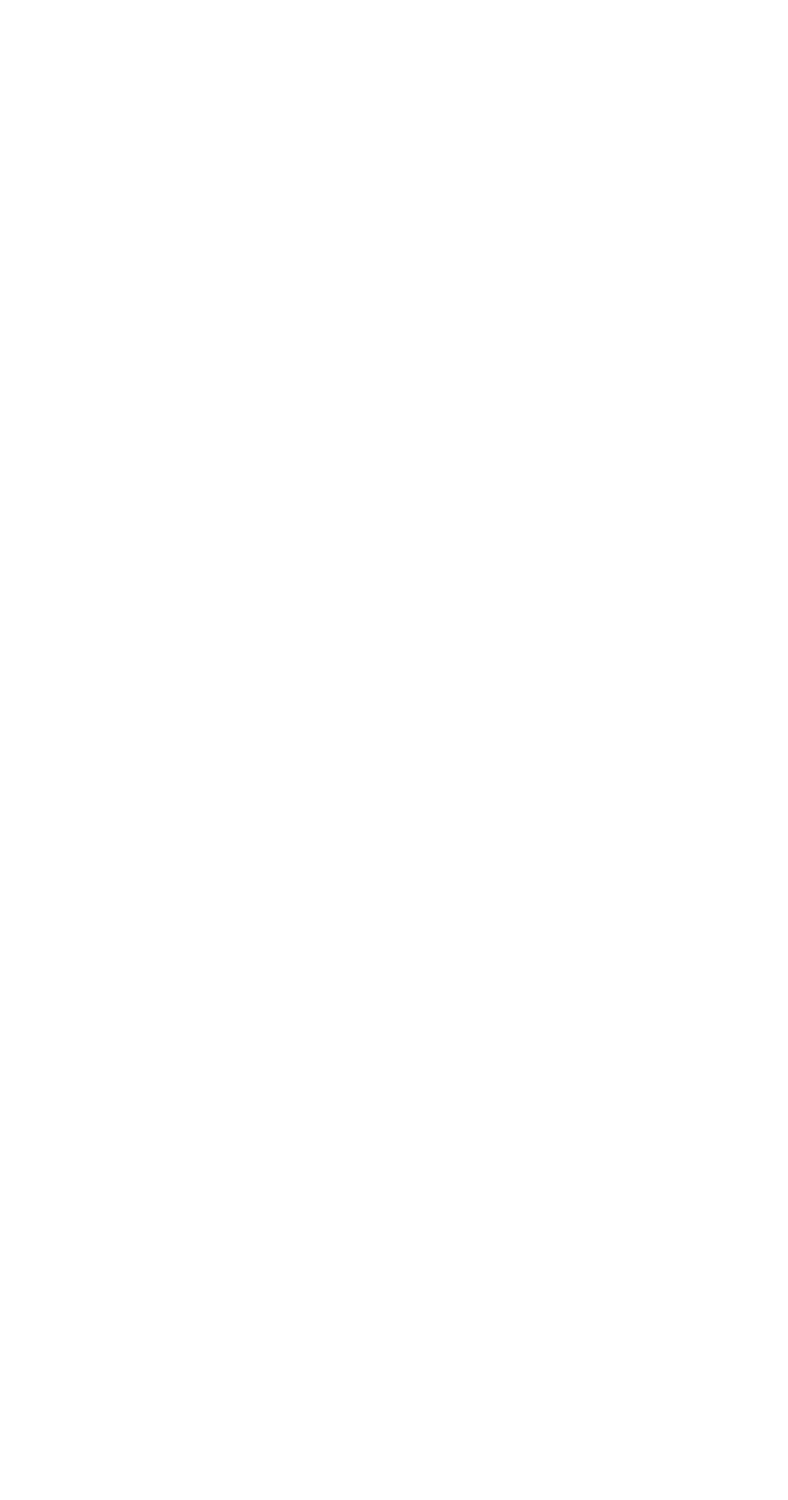| QuikRead® iFOB Sampling Set                                                                                                                                                                                                                                                                                                                                                                                                                                                                                      | Advarsler og forholdsregler                                                                                                                                                                                                                                                         |
|------------------------------------------------------------------------------------------------------------------------------------------------------------------------------------------------------------------------------------------------------------------------------------------------------------------------------------------------------------------------------------------------------------------------------------------------------------------------------------------------------------------|-------------------------------------------------------------------------------------------------------------------------------------------------------------------------------------------------------------------------------------------------------------------------------------|
| Norsk                                                                                                                                                                                                                                                                                                                                                                                                                                                                                                            | <b>BIGDPOLBRMENOWMODDDLEN/BS</b>                                                                                                                                                                                                                                                    |
| Kat. nr. 151052                                                                                                                                                                                                                                                                                                                                                                                                                                                                                                  | <b>SMRDOLMALLV@DRDRUPR\$DVMWWnMAPSRLW</b>                                                                                                                                                                                                                                           |
| <b>Bruksområde</b>                                                                                                                                                                                                                                                                                                                                                                                                                                                                                               | RFDMMMDMMMRVnVODMEKOMOOMMG                                                                                                                                                                                                                                                          |
| <b>#N5HDGL2DPSOLQHWEUNHVIRUnVDPOHHQVSHVLVHUWPHQGHDIULQHQ</b>                                                                                                                                                                                                                                                                                                                                                                                                                                                     | <b>SMRDORMONYOVINLEMENOSDIVW</b>                                                                                                                                                                                                                                                    |
| IRUWQQHGHROWUHUWHDIULQVSUHQEUNHVGHUHWWHUVRPSUHPDWHULDOHWLOLN5HDOLOLNUWDDVVW                                                                                                                                                                                                                                                                                                                                                                                                                                      | <b>LONDPPRESSIBLINGH</b>                                                                                                                                                                                                                                                            |
| RL2HQLPPQRNHPLVNWHVWHUWSUHWDNLQVUUL&N5HDGL2DPS-                                                                                                                                                                                                                                                                                                                                                                                                                                                                  | <b>BVSnLNMONSLGBDDVVW</b>                                                                                                                                                                                                                                                           |
| OLMEMOBRISSVDPOLVSL <b>RLWB</b> V <b>LLVPLO</b>                                                                                                                                                                                                                                                                                                                                                                                                                                                                  | <b>WARUVODVVIGNEGRABURALAKV</b>                                                                                                                                                                                                                                                     |
| RHMRUn vitro                                                                                                                                                                                                                                                                                                                                                                                                                                                                                                     | <b>LRBDMMnnPP</b>                                                                                                                                                                                                                                                                   |
| Instruksjoner for prøvetaking<br>UGVWDUWHUSUHVDPOLQHQOHVRIOGLVVHLQVWUNVRQHQHRVHGHVHSDUDWHELO-<br><b>BVMRIH</b><br><b>SDVVEDLASHEEOGOOS nEEDSLUNDEV</b><br><b>8 RDRO DRDOWDSHV WOLDRG</b><br>DUNSBOEDPANOGRASENDANENU<br><b>RIMSERS</b><br><b>DEAD SEALWARESLHEANERY SHEET</b>                                                                                                                                                                                                                                    | <b>BAIL BOBREDO SO BDO SODE</b><br><b>30 GAIROO FINIBING (SBADFIN</b><br><b>DLVLINGWMBCHOWMM</b><br><b><i>3 MSRUBOLD LVD RRP MSRUDH</i></b><br><b>MSBOBMAHLROMODIRDORDR-</b><br>Farlig<br><b>NOMPPOVMMOSRHVLROOM</b><br><b>BUHKOBUPDLGOMMUNRP</b><br>NDOLRFEANRDUPDLGUERHANDVENDARG |
| <b>EHSBILIMMANO RISSI SEALW LES MERVISIOL H</b><br><b>VEDLWSH</b><br><b>BUBLIND BIRGINA BIRGING MENGENAL BIRGING MENGENAL BIRGINAL BIRGINAL BIRGINAL BIRGINAL BIRGINAL BIRGINAL BIRGIN</b><br><b>NSDVLFAPELSEAN/GRSnLHRUHLHRA</b> SU<br><b>EANWA</b><br><b>BEAVMOODRDRUMOOM</b> nVDWRPPOLUH<br><b>DAMMANYMANGORVIN</b> VSRW<br><b>HSEANWARSSENLMANSKOLRSSKOGHOOH</b><br><b>BPPASE BODNLRSSMO GENSELUL MIMINSHPLG</b>                                                                                             | <b>VUBBBBBBOOHNVMODVRBN-</b><br>SORVL <b>REGVØREDDLGDENGVBWNORG</b><br><b>UBLING MODALER HE</b><br><b>OOBDLOGESWRPLEWPDLOOH</b><br><b>LVRGDRDRUSDMLVRBMDGBBGGBM</b><br><b>BBBWLEKKUVLR</b><br><b>WODBBOROL®VBGSSRWOSBE@OU</b><br><b>SVEIREDOBLARDOPEES</b>                          |
| <b>ORMORRING</b>                                                                                                                                                                                                                                                                                                                                                                                                                                                                                                 | <b>Revisionshistorik</b>                                                                                                                                                                                                                                                            |
| Lagring                                                                                                                                                                                                                                                                                                                                                                                                                                                                                                          | 5HLVLRQVKLVWRULNNDQQGHVSnDLGLDQH                                                                                                                                                                                                                                                    |
| <b>BHWDNLQVUUHQHODUHVHG</b>                                                                                                                                                                                                                                                                                                                                                                                                                                                                                      | <b>HEUVHOHGQLQ</b>                                                                                                                                                                                                                                                                  |
| Advarsler og forholdsregler                                                                                                                                                                                                                                                                                                                                                                                                                                                                                      | $\mathbf i$                                                                                                                                                                                                                                                                         |
| BNDPOLRWINMUDGYSMROOLMULLVNDRDRUPO-                                                                                                                                                                                                                                                                                                                                                                                                                                                                              | <b><i>EN5HDGRL2DUHQU</i></b>                                                                                                                                                                                                                                                        |
| <b>OBBPUBVRSDVLMMMBVLMRVn</b><br>VBVDPOSEDLOOLWnDOORMANWVSLARBOUMOVMLJ<br><b>HOBMOSDVLHV</b><br><b>MOPPHERICLINDAN</b><br><b>BANGENATA</b>                                                                                                                                                                                                                                                                                                                                                                       | QuikRead® iFOB Sampling Set<br><b>Suomi</b><br>Tuotenro 151052                                                                                                                                                                                                                      |
| <b>BVVSnDLABOBLA</b>                                                                                                                                                                                                                                                                                                                                                                                                                                                                                             | Käyttötarkoitus                                                                                                                                                                                                                                                                     |
| <b>BEAV LASVGRARP BRUKABEDW</b>                                                                                                                                                                                                                                                                                                                                                                                                                                                                                  | <b>#N5HDGL2DPSOLQHWRQWDUNRLWHWWNHUIIPIIQWLHWWPIIUIORVWHWWDDV</b>                                                                                                                                                                                                                    |
| nnnnPP                                                                                                                                                                                                                                                                                                                                                                                                                                                                                                           | PIIODLPEWVRGIARVESTIOLSIGLØRVEPP-                                                                                                                                                                                                                                                   |
| <b>BULROBBDOGRUNDER%</b>                                                                                                                                                                                                                                                                                                                                                                                                                                                                                         | RNLDOOLWWRLGDNWAILWOODDOOOD-RNLLHGC%                                                                                                                                                                                                                                                |
| <b>DUBOOHNUMMR(WANDIWM)</b>                                                                                                                                                                                                                                                                                                                                                                                                                                                                                      | DPSOLUMMASMARVUMMOODLPMSVMVDVILOW                                                                                                                                                                                                                                                   |
| <b>BUDBSRH</b>                                                                                                                                                                                                                                                                                                                                                                                                                                                                                                   | <b>DLMDDVRGVPMDDLin vitroW</b>                                                                                                                                                                                                                                                      |
| <b>LEDOELVDAPMSREDIELSROG</b>                                                                                                                                                                                                                                                                                                                                                                                                                                                                                    | Näytteenotto-ohjeet                                                                                                                                                                                                                                                                 |
| OMMODKUVDPVDDBVRDORORNOORUL3<br>Fare<br><b>NOSBHRIBIEN</b><br>BULLROBDUPDLG.NOLNAVEWREM                                                                                                                                                                                                                                                                                                                                                                                                                          | HDQRGDWDQILWIRKHLWDVHNIWWVWHULOOLVHHQNDOOLVHHQRKHHVHHQHQQH<br><b>RRDORLMPLVM</b>                                                                                                                                                                                                    |
| VRPDOLDWPDLGWWWWDVVBDARGHS                                                                                                                                                                                                                                                                                                                                                                                                                                                                                       | <b>DASLEPIILORVEASEADVEIVMODDLSEADOOFISDSEOOEVLVIOO</b>                                                                                                                                                                                                                             |
| LEND ENERGIAOOL DOSVURLGHNASORVLHREGEN VEH                                                                                                                                                                                                                                                                                                                                                                                                                                                                       | IONNUNLVDUFNWKDMVDVLbOIRDNMUSOLORVMUDV                                                                                                                                                                                                                                              |
| <b>SSRSLDDLBNRDNdVBVNORBNLPB</b>                                                                                                                                                                                                                                                                                                                                                                                                                                                                                 | <b>DLORVMDRVVDINDDNARVEDDDORVVND</b>                                                                                                                                                                                                                                                |
| <b>DUBANDAM</b>                                                                                                                                                                                                                                                                                                                                                                                                                                                                                                  | LHONEMARVVDRIMENT                                                                                                                                                                                                                                                                   |
| <b>OOBDVLEEGHVRPLMLVDDOO</b>                                                                                                                                                                                                                                                                                                                                                                                                                                                                                     | <b>WOODSDLDPDOODWNDPDORVLOPLRKAD</b>                                                                                                                                                                                                                                                |
| $\bullet$                                                                                                                                                                                                                                                                                                                                                                                                                                                                                                        | BHANDLVLIBINAHROVMULL                                                                                                                                                                                                                                                               |
| <b>MUMULROGORGDRDRUGDNLVRGERIVDPVDU</b>                                                                                                                                                                                                                                                                                                                                                                                                                                                                          | LGILD/SRKODVPEIDIRIRASILIEMENKKA DINLLIV                                                                                                                                                                                                                                            |
| <b>PSDAVOWAOBWMRPDEBSDNEWH</b>                                                                                                                                                                                                                                                                                                                                                                                                                                                                                   | <b>LAKANGUN</b>                                                                                                                                                                                                                                                                     |
| <b>BASI</b> ∨BH                                                                                                                                                                                                                                                                                                                                                                                                                                                                                                  | Palauta näyteputki laboratorioon tai lääkärille mahdollisimman pian näytteenoton                                                                                                                                                                                                    |
| WOBOHDOROLSOVHOLYWISSRIMMO SEKSHOKS                                                                                                                                                                                                                                                                                                                                                                                                                                                                              | MONDELVD/WURKASNAURGAL RG NOMEDLND                                                                                                                                                                                                                                                  |
| <b>BLARABOBVRDOPGAV</b>                                                                                                                                                                                                                                                                                                                                                                                                                                                                                          | <b>6 RVEERLOD VILOWELMEVD NODSLVVD HAV</b>                                                                                                                                                                                                                                          |
| Revisjonshistorikk                                                                                                                                                                                                                                                                                                                                                                                                                                                                                               | SILII DL REIPPVVI HAVVD HASILII HAV                                                                                                                                                                                                                                                 |
| HUHLVRQVKLVWRULNNSnDLGLDQH                                                                                                                                                                                                                                                                                                                                                                                                                                                                                       | <b>VILOWINDSSLOIPSMODVVDRVRVLEMMOPSDD</b>                                                                                                                                                                                                                                           |
| Les bruksanvisningen:<br>$ \mathbf{i} $<br>LEGELEAW                                                                                                                                                                                                                                                                                                                                                                                                                                                              | Säilytys<br><b>1IWHSWNHWVILOWHWIIQVVD</b>                                                                                                                                                                                                                                           |
|                                                                                                                                                                                                                                                                                                                                                                                                                                                                                                                  | Varoituksia ja huomautuksia<br><b>INARDIMILY VLLEARDAILESOORDPPDLYODLVBOV</b><br>VNOLLLVLLODRDRURLKMUMMAMODVRLPVLWRDDIW<br>MOORLACOORDPPDWODLVRBLADRKDDSRWODVDULWWW                                                                                                                 |
| QuikRead® iFOB Sampling Set                                                                                                                                                                                                                                                                                                                                                                                                                                                                                      | <b>IMMSVILBIGRL%BUNVLSDDNIBIVVDRBU</b>                                                                                                                                                                                                                                              |
| <b>Dansk</b>                                                                                                                                                                                                                                                                                                                                                                                                                                                                                                     | $\bullet$                                                                                                                                                                                                                                                                           |
| <b>Varenr. 151052</b>                                                                                                                                                                                                                                                                                                                                                                                                                                                                                            | <b>DOIRIBLANTA</b>                                                                                                                                                                                                                                                                  |
| Anvendelsesformål<br><b>#N5HDGL2DPSOLQHWHUEHUHQHWWLODWLQGVDPOHHQVSHFLFHUHWPQGHDI-</b><br><b>LURRBBBLODEMSMILBLOGLEM</b>                                                                                                                                                                                                                                                                                                                                                                                          | <b>DREAS MAILDALLING</b><br><b>boinnarsMollPhVNAUMONLPHNAU</b><br><b>RPNNIASMAKKPRGVVDRVLN</b><br><b>BUYVL VLVIOW REDOG DDDOD DLEAD VSII</b>                                                                                                                                        |
| <b>NO LPPRRLVMWN BHANL MARCHUVU</b><br>LNGSABUJV MEMORIENS V DPOLJV VDRIGIVEN<br><b>RVUVPLORINGO</b> in vitro                                                                                                                                                                                                                                                                                                                                                                                                    | DE REDLEAD DOOL VENTRICH-<br><b><i>WRESTARDIVLEWRDDDWD</i></b><br><b>GLWPLVEASDEADLRVSILOOIIDOLWPLVDIDB</b><br>OIINLE INLVIONWDOOLVEDLNOOLVEHIIV-                                                                                                                                   |
| Prøvetagningsvejledning<br><b>USUHLQGVDPOLQHQSnEHQGHVVNDOGOVHRIOHGLVVHLQVWUNWLRQHURVHGH</b><br><b>VHSDUDWHELOOHGHOHGQLQHU</b><br>2SVDPOHQIFHVSUHLHWUHQWEHUHOOHUSnHWUHQWRSVDPOLQVSDSLULNNHPHG VLGMMAPNOLVINDVDKSRNVVDWLGALDEARLGPEO-<br>QGnNRQWDNWPHGWRLOHWDQGHWQGHUSUHRSVDPOLQHQLVGHUHUVQOLWEORGLVLPILSMSVVDDIPRBVDDLMMBVLMMLCBLLH<br>LIFHVSUHQHOOHULWLOIOGHDIGLDUUpPnSUHQLNNHWDHVVWHGHWVNDOSDWLHQWHQtoihin voidaan estää huuhtelemalla hävitettävät reagenssit runsaan veden<br>HQWHWLOQVWHWRLOHWEHVRWDHSUHQGHU | Vaara<br><b>FADLVMMSRLDAPPDMWV</b><br><b>BUVLWLVIOWDUPDWLGDPLMSLLBOLDOOLVBDUPDW</b><br><b>NVVDLAIUL</b>                                                                                                                                                                             |
| NUOnHWDISUHWDQLQVODVVHWKRULGHUVLGGHUHQSUHWDQLQVSLQGDSU-                                                                                                                                                                                                                                                                                                                                                                                                                                                          | <b>DLNDSRI/ODVILWONVLGOIDIAMMERORILHDBO</b>                                                                                                                                                                                                                                         |
| <b>BWWNBUVSLBLBV&amp;AMOnUFMSH</b>                                                                                                                                                                                                                                                                                                                                                                                                                                                                               | <b>OLVMAXIMODDOOLIMM</b>                                                                                                                                                                                                                                                            |
| <b>BIVISIOLWENSILEY</b>                                                                                                                                                                                                                                                                                                                                                                                                                                                                                          | READLEAN YOO BAOLVARALIAD RIV VLAMPARASS                                                                                                                                                                                                                                            |
| <b>BELLYSLENSODGLSENDVVRWDNEWW</b>                                                                                                                                                                                                                                                                                                                                                                                                                                                                               | PNLVMWRGDMAMEDDDIKJODRDRURWANSHDDW                                                                                                                                                                                                                                                  |
| NSDKWPBLSHGDPOLYGRSnMSDDLWRVLWW                                                                                                                                                                                                                                                                                                                                                                                                                                                                                  | <b>LOURROBORSFLVFH</b>                                                                                                                                                                                                                                                              |
| <b>BASEDVVHV</b>                                                                                                                                                                                                                                                                                                                                                                                                                                                                                                 |                                                                                                                                                                                                                                                                                     |
| <b>GPISED DAMA DELTE OE PILDA LOCALISTICITI</b><br><b>MARIALIVODVVFARBONIAVSRIBIDVVHV</b><br><b>PENRSEM_NOMITRSVOGHOMMASE</b><br><b>BIDMLRSMOGBHBLUSnNGUDRM</b>                                                                                                                                                                                                                                                                                                                                                  | <b>DANYDOOLVOOHDRPDLVOOH</b><br>Versiohistoria<br><b>HUVLRKLVWRULDRQOGHWWILVVIRVRLWWHHVWDDLGLDQH</b>                                                                                                                                                                                |
| Opbevaring<br><b>SHWDQLQVODVVHQHVNDORSEHDUHVHG</b>                                                                                                                                                                                                                                                                                                                                                                                                                                                               | <b>MIP</b><br>انا<br><b>M56</b>                                                                                                                                                                                                                                                     |

Slovensky Polski Svenska Norsk Dansk Suomi In vitro-diagnostiikkaan<br>tarkoitettu lääkinnällinen<br>laite www.communistyle.com<br>with the vitro-<br>diagnostik LDQRVWLFNGUDRWQLF diagnozy *in vitro* **B**VLV**MBU**<br>*in vitro*-diagnostikk **BFLVMWD**<br>*in vitro-*diagnostik  $|ND|$ in vitro **BURGER<br>BURGER<br>MANNET BERVION<br>SDFLEM**<br>SDFLEM **RPFND<br>ORNOLRD**<br>diagnostiku :**yBBG**<br>S&lyRFK Produkt för<br>patientnära testning **WADSDVLM**<br>testing **BLADSDLAW**<br>testning įĀ Vieritestauslaite  $\circledS$ **ILBUSRYILH BIGILR**p SRAW DRIDRP SRAWH **LMENGV NOLS OLU EANY REF** Bestillingsnummer PNDORR **DIAORRptVOR** DDOyRptVOR Listnummer Bestillingsnummer Luettelonumero

| $ $ LOT $ $                                                     | yBH                        | <b>WORDH</b>                     | <b>RSDWL</b>              | Satsnummer                 | Lotnummer               | <b>EXPRES</b>              | <b>URRG</b>                |
|-----------------------------------------------------------------|----------------------------|----------------------------------|---------------------------|----------------------------|-------------------------|----------------------------|----------------------------|
| 묩                                                               | <b>SRM</b>                 | <b>RabiB</b>                     | 8S <sub>B</sub>           | Används före               | Brukes innen            | <b>GEGR/</b>               | <b>IWV</b><br>viimeistään  |
| الممم                                                           | <b>BLEH</b>                | <b>BED</b>                       | :Vijd                     | Tillverkare                | Produsent               | Fabrikant                  | <b>DOPLVDD</b>             |
| $\lambda$                                                       | <b>BORWRPH</b>             | Teplotné rozmedzie               | <b>DMPASEW</b>            | Temperaturbegränsning      | Temperaturbegrensning   | <b>BULJ</b><br><b>RSBW</b> | <b>IPSLODDDIW</b>          |
| $\Box$                                                          | <b>LiRGRAW</b>             | Pozri návod<br><b>DSR&amp;WH</b> | <b>SDGVEW</b><br>REál     | Läs bruksanvisningen       | Se brugsanvisningen     | Se brugsanvisningen        | <b>DWRING</b>              |
| $\overline{\mathcal{L}}$                                        | <b>RVMMR</b>               | <b>RVDMLSH</b>                   | :VDGDFD                   | <b>FMOO</b>                | Tilstrekkelig for       | LOVEM MO                   | Lukumäärä                  |
| $ $ CONT $ $                                                    | Obsah                      | Obsah                            | <b>DDRU</b>               | <b>MOO</b>                 | <b>ROG</b>              | <b>BOG</b>                 | Sisältö                    |
| $ \texttt{CONT} \texttt{CH}_{\scriptscriptstyle{2}}\texttt{O} $ | <b>EDNBDOS</b>             | <b>NDMBDOG</b>                   | <b>DLBRBDOK</b>           | <b>MOORBDOK</b>            | ROB<br>formaldehyd      | <b>BOB</b><br>formaldehyd  | Sisältää formaldehydiä     |
| CONT NaN,                                                       | <b>NOM</b><br><b>DLGRG</b> | RDM<br><b>DLGRE</b>              | <b>DLB</b><br>azydek sodu | <b>KOOH</b><br>natriumazid | ROB<br>natriumazid      | <b>BOB</b><br>natriumazid  | Sisältää<br>natriumatsidia |
| $\mathbf{r}$                                                    | <b>WORSDFLEY</b>           | <b>WORSDFLEW</b>                 | PODFEW                    | Patient-id                 | Pasientnummer           | Patientnummer              | Potilasnumero              |
| 藟                                                               | <b>DRRBN</b>               | Dátum odberu vzorky              | <b>DDASRELDSWE</b>        | Provtagnings-<br>datum     | Dato for<br><b>SENJ</b> | <b>DRRSHUJ</b>             | <b>INJASILI</b>            |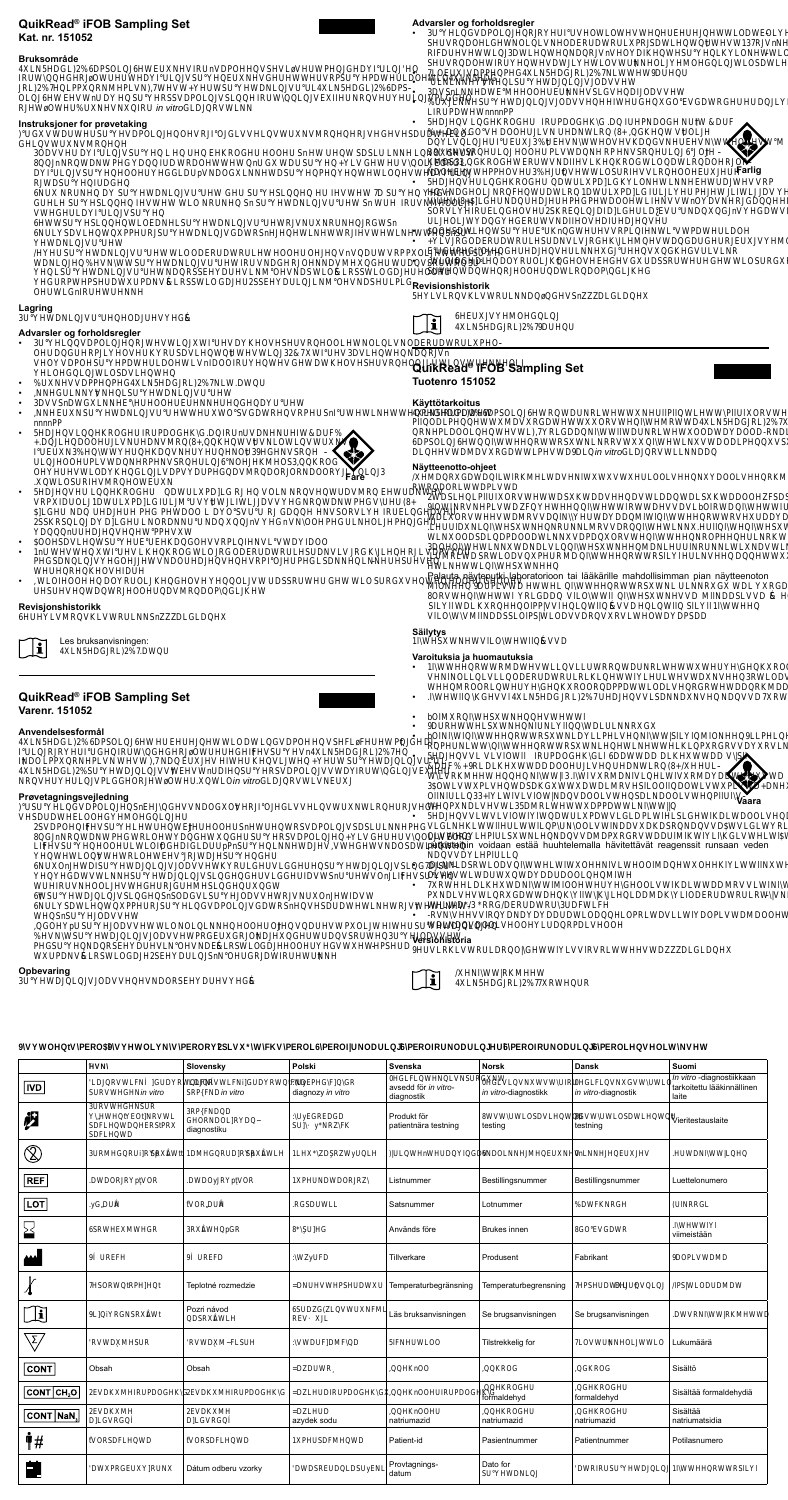## QuikRead® iFOBSampling Set

## **AIDIAN**

QuikRead® iFOB Sampling vial